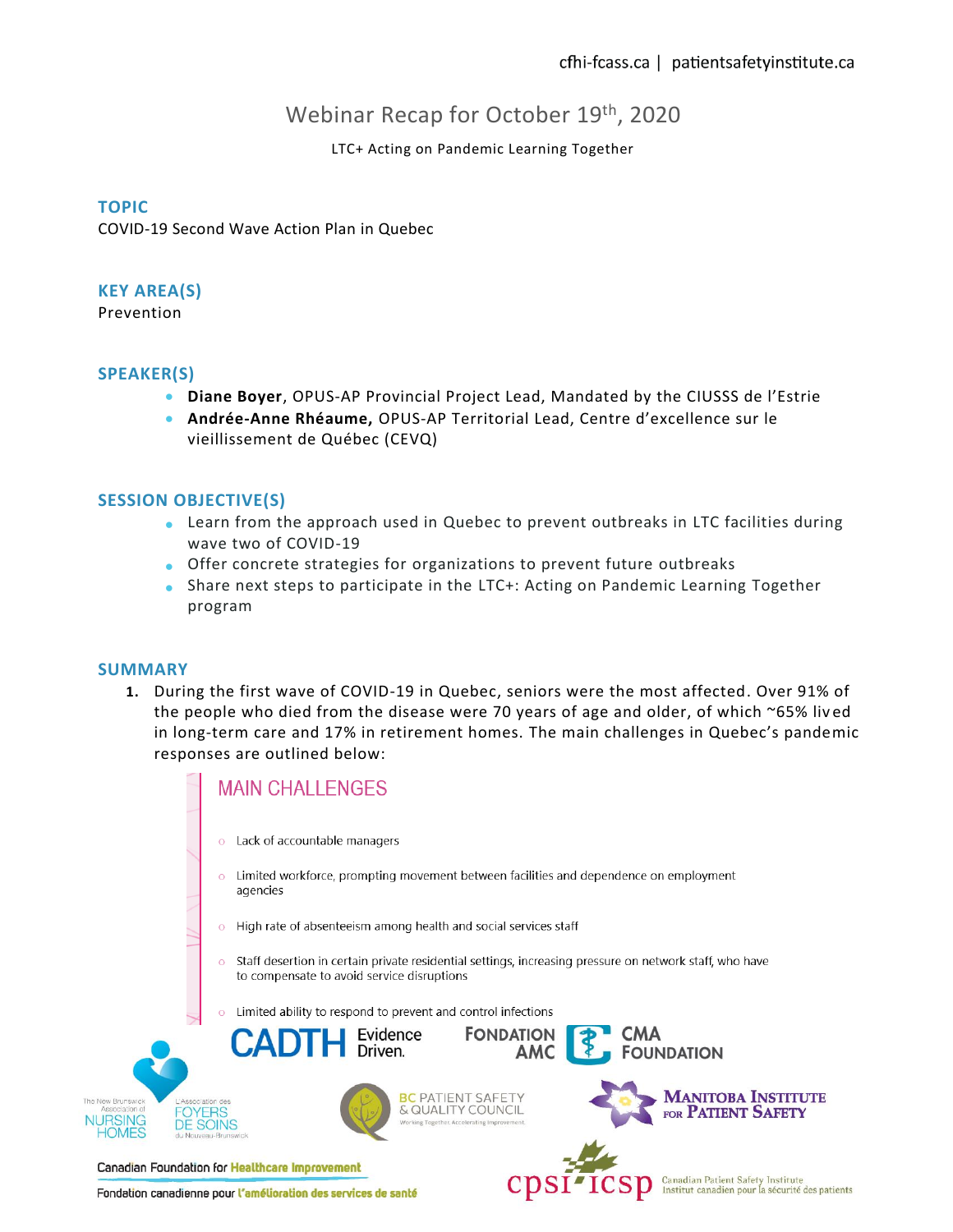- **2.** Quebec developed an action plan for a possible second wave of COVID-19, which involved the following 9 interventions, as focused on the senior population:
	- Action Point 1: Senior Residences
		- o Reduce risks for residents; ensure accountability; ensure public-and private-sector partners understand and fulfill their responsibilities; and improve communication between 1) managers and public authorities, 2) users and their families
		- o This involved the following items:
			- Maintain safe access to residential settings for caregivers
			- Designate a manager at each CHSLD and support medical and administrative teams
			- Clarify the roles and responsibilities associated with residential settings and make the necessary regulatory changes
			- Facilitate extraordinary government response in the event residents are in danger
			- Implement regular monitoring mechanisms in private facilities
			- **•** Provide tools to improve communications
			- Computerize public CHSLDs
	- Action Point 2: Vulnerable People
		- $\circ$  Limit the impact of the health crisis on seniors; reduce the harm caused by the health crisis on Quebecer's mental health
	- Action Point 3: Workforce
		- $\circ$  Increase the number of trained health and social services staff members; stop workers from moving between facilities, including for independent workers; and ensure ongoing training for health and social services professionals amid the pandemic and accelerate the integration of new graduates into the workforce
	- Action Point 4: Screening
		- o Quickly identify people who have been infected by the virus, and those who came into contact with them, when they were contagious; and organize services to foster an agile response adapted to the needs of the population and health system.
	- Action Point 5: Outbreak Prevention and Management
		- $\circ$  Improve infection and control practices in health and social services facilities
	- Action Point 6: Clinical Organizations
		- o Maintain optimal and safe services amid the new COVID-19 reality
	- Action Point 7: Procurement
		- $\circ$  Secure the supply of medicine and personal protection equipment; and increase the inventories of critical medicines in pharmaceutical departments to 90 days of use
	- Action Point 8: Governance
		- $\circ$  Ensure consistency of action throughout the network, especially in the Montreal area, and optimal organization of services to adequately meet the needs of the population